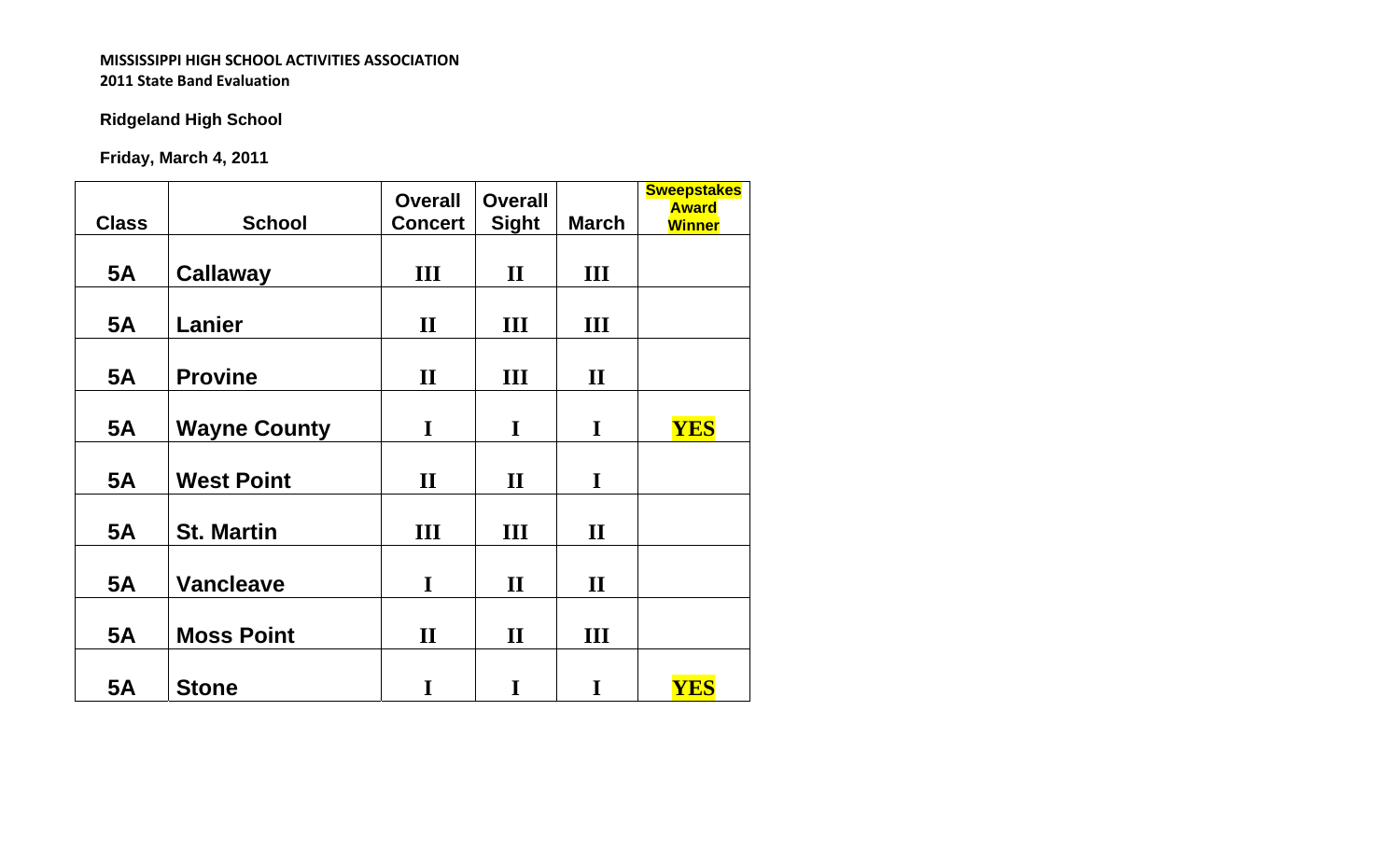**Ridgeland High School Monday, February 28, 2011**

| <b>Class</b> | <b>School</b>        | <b>Concert</b><br>Judge 1 | <b>Concert</b><br>Judge 2 | <b>Concert</b><br>Judge 3 | <b>Overall</b><br><b>Concert</b> | <b>Sight</b><br>Read - 1 | <b>Sight</b><br>Read - 2 | <b>Sight</b><br>Read - 3 | <b>Overall</b><br><b>Sight</b> | <b>March</b> | <b>Sweepstakes</b><br><b>Award</b><br>Winner |
|--------------|----------------------|---------------------------|---------------------------|---------------------------|----------------------------------|--------------------------|--------------------------|--------------------------|--------------------------------|--------------|----------------------------------------------|
|              |                      |                           |                           |                           |                                  |                          |                          |                          |                                |              |                                              |
| <b>1A</b>    | <b>Ethel</b>         | III                       | $\mathbf{I}$              | III                       | III                              | III                      | III                      | III                      | III                            | $\mathbf{I}$ |                                              |
|              |                      |                           |                           |                           |                                  |                          |                          |                          |                                |              |                                              |
| 2A/1A        | <b>North Forrest</b> | III                       | III                       | III                       | III                              | III                      | $\mathbf{I}$             | $\mathbf{I}$             | $\mathbf{I}$                   | $\mathbf{I}$ |                                              |
| <b>1A</b>    | Sebastopol           | $\mathbf{I}$              | $\mathbf{I}$              | $\mathbf{I}$              | $\mathbf{I}$                     | $\mathbf{I}$             | $\mathbf I$              | $\mathbf I$              | I                              | $\mathbf I$  |                                              |
| 1A           | <b>Smithville</b>    | I                         | I                         | $\mathbf{I}$              | $\mathbf I$                      | $\mathbf{I}$             | $\mathbf I$              | $\mathbf I$              | I                              | $\mathbf{I}$ |                                              |
| 2A           | <b>Newton</b>        | I                         | I                         | I                         | I                                | $\mathbf{I}$             | $\mathbf{I}$             | $\mathbf{I}$             | $\mathbf{I}$                   | III          |                                              |
| 2A           | <b>Lumberton</b>     | <b>DNS</b>                |                           |                           |                                  |                          |                          |                          |                                | III          |                                              |
| 2A           | <b>Ackerman</b>      | III                       | $\mathbf{I}$              | III                       | III                              | $\mathbf{I}$             | $\mathbf{I}$             | $\mathbf{I}$             | $\mathbf{I}$                   | $\mathbf{I}$ |                                              |
| 2A           | <b>Union</b>         | $\mathbf{I}$              | $\mathbf{I}$              | I                         | $\mathbf{I}$                     | $\mathbf I$              | $\mathbf I$              | $\mathbf I$              | I                              | $\mathbf I$  |                                              |
| 2A           | <b>Richton</b>       | III                       | $\mathbf{I}$              | III                       | $\mathbf{III}$                   | III                      | IV                       | III                      | III                            | III          |                                              |
| 3A           | <b>McLaurin</b>      | I                         | I                         | $\mathbf{I}$              | $\mathbf I$                      | $\mathbf{I}$             | $\mathbf{I}$             | $\mathbf{I}$             | $\mathbf{I}$                   | III          |                                              |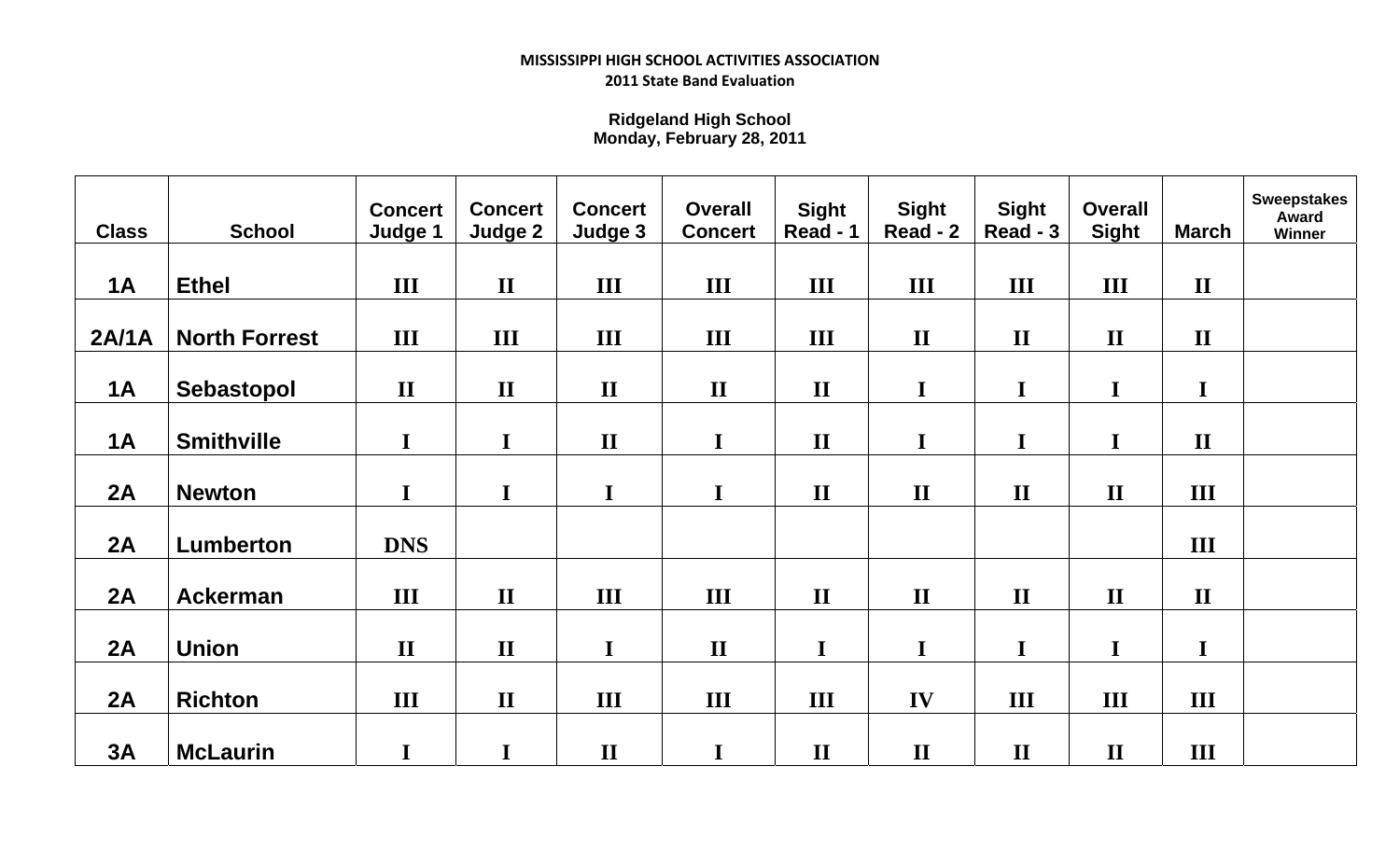**Ridgeland High School Monday, February 28, 2011**

| <b>Class</b>  | <b>School</b>                  | <b>Concert</b><br>Judge 1 | <b>Concert</b><br>Judge 2 | <b>Concert</b><br>Judge 3 | <b>Overall</b><br><b>Concert</b> | <b>Sight</b><br><b>Read</b><br>1. | <b>Sight</b><br><b>Read</b><br>$\mathbf{2}$ | <b>Sight</b><br><b>Read</b><br>3 | <b>Overall</b><br><b>Sight</b> | March        | <b>Sweepstakes</b><br>Award<br><b>Winner</b> |
|---------------|--------------------------------|---------------------------|---------------------------|---------------------------|----------------------------------|-----------------------------------|---------------------------------------------|----------------------------------|--------------------------------|--------------|----------------------------------------------|
| <b>4A II</b>  | <b>Kosciusko Band II</b>       | $\mathbf{I}$              | $\mathbf{I}$              | $\mathbf{I}$              | $\mathbf{I}$                     | $\mathbf{I}$                      | $\mathbf{I}$                                | $\mathbf{I}$                     | $\mathbf{I}$                   |              |                                              |
| <b>5A II</b>  | <b>Hernando Band II</b>        |                           |                           |                           | I                                |                                   | I                                           | $\mathbf{I}$                     |                                |              |                                              |
| <b>6A III</b> | <b>Warren Central Band III</b> | $\mathbf{I}$              | $\mathbf{I}$              | $\mathbf{I}$              | $\mathbf{I}$                     |                                   | I                                           | I                                |                                | $\mathbf{I}$ |                                              |
| 2A            | <b>Mantachie</b>               |                           | $\mathbf{I}$              | $\mathbf{I}$              | $\mathbf{I}$                     |                                   | I                                           |                                  |                                | $\mathbf{I}$ |                                              |
| 3A            | Winona                         | $\mathbf{I}$              | $\mathbf{I}$              | $\mathbf{I}$              | $\mathbf{I}$                     |                                   | I                                           | I                                |                                | T.           |                                              |
| <b>5A</b>     | <b>East Central</b>            | $\mathbf{I}$              | $\mathbf{I}$              | $\mathbf{I}$              | $\mathbf{I}$                     | Ш                                 | III                                         | III                              | III                            | $\mathbf{I}$ |                                              |
| <b>5A</b>     | <b>Ridgeland</b>               |                           |                           |                           |                                  |                                   |                                             |                                  |                                |              | <b>YES</b>                                   |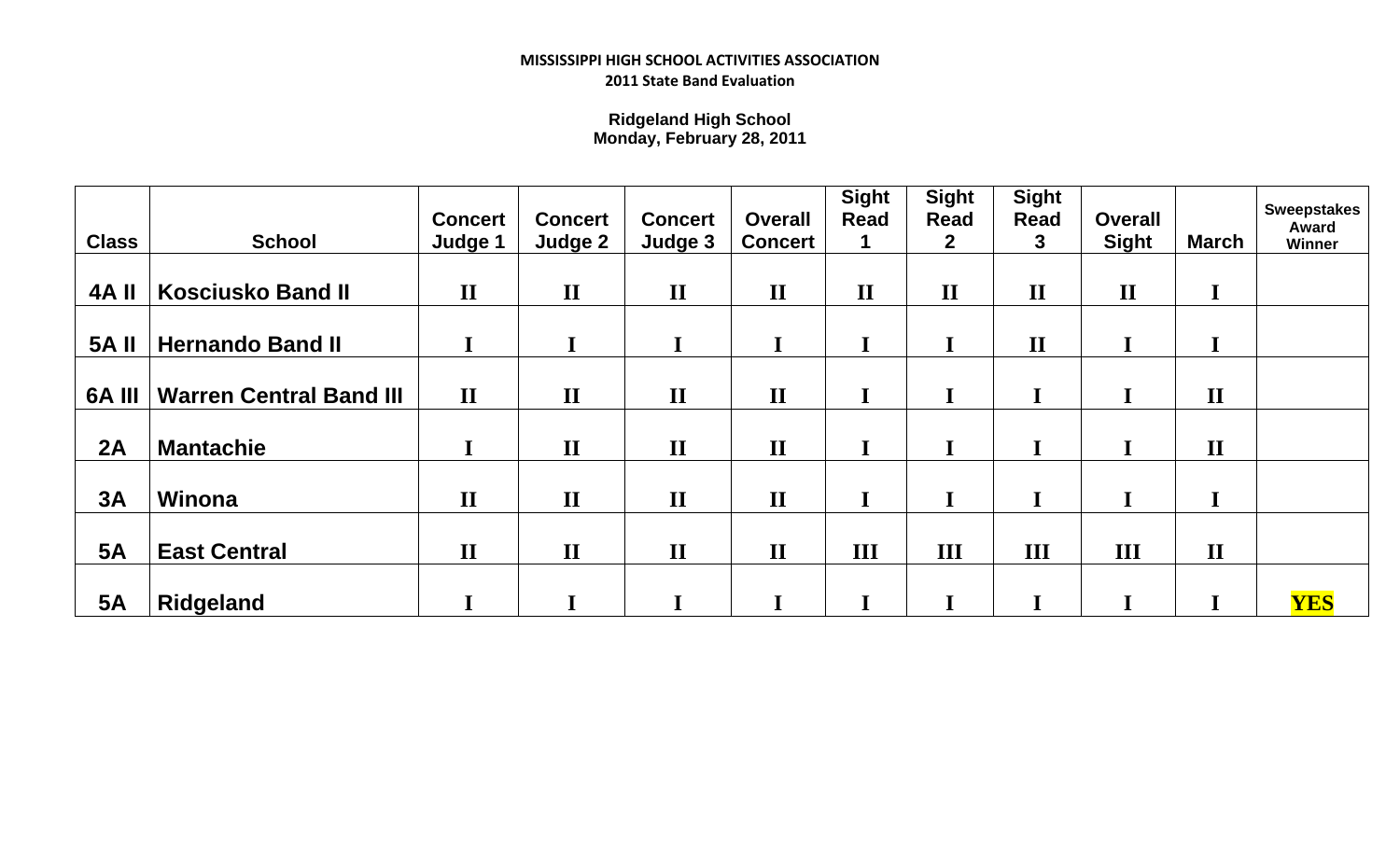#### **MISSISSIPPI HIGH SCHOOL ACTIVITIES ASSOCIATION**

**2011 State Band Evaluation Ridgeland High School Thursday, March 3, 2010**

| <b>Class</b> | <b>School</b>          | <b>Overall</b><br><b>Concert</b> | <b>Overall</b><br><b>Sight</b> | <b>March</b> | <b>Sweepstakes</b><br><b>Award</b><br><b>Winner</b> |
|--------------|------------------------|----------------------------------|--------------------------------|--------------|-----------------------------------------------------|
| 3A           | <b>St. Andrew's</b>    | $\mathbf{I}$                     | I                              | ---          |                                                     |
| 3A           | <b>Carthage</b>        | $\mathbf{I}$                     | $\mathbf I$                    | I            |                                                     |
| <b>5A</b>    | <b>Brookhaven</b>      | $\mathbf{I}$                     | I                              | $\mathbf{I}$ |                                                     |
| <b>5A</b>    | <b>McComb</b>          | $\mathbf{III}$                   | $\mathbf{III}$                 | $\mathbf{I}$ |                                                     |
| <b>5A</b>    | <b>Neshoba Central</b> | I                                | $\mathbf I$                    | $\mathbf I$  |                                                     |
| <b>5A</b>    | <b>D'Iberville</b>     | I                                | $\mathbf I$                    | $\mathbf{I}$ |                                                     |
| 3A           | <b>Sumrall</b>         | I                                | $\mathbf I$                    | I            |                                                     |
| 3A           | <b>Mooreville</b>      | Ш                                | $\mathbf{I}$                   | III          |                                                     |
| <b>5A</b>    | <b>New Hope</b>        | $\mathbf{I}$                     | $\mathbf{I}$                   | I            |                                                     |
| <b>5A</b>    | <b>Clarksdale</b>      | $\mathbf{I}$                     | IV                             | $\mathbf{I}$ |                                                     |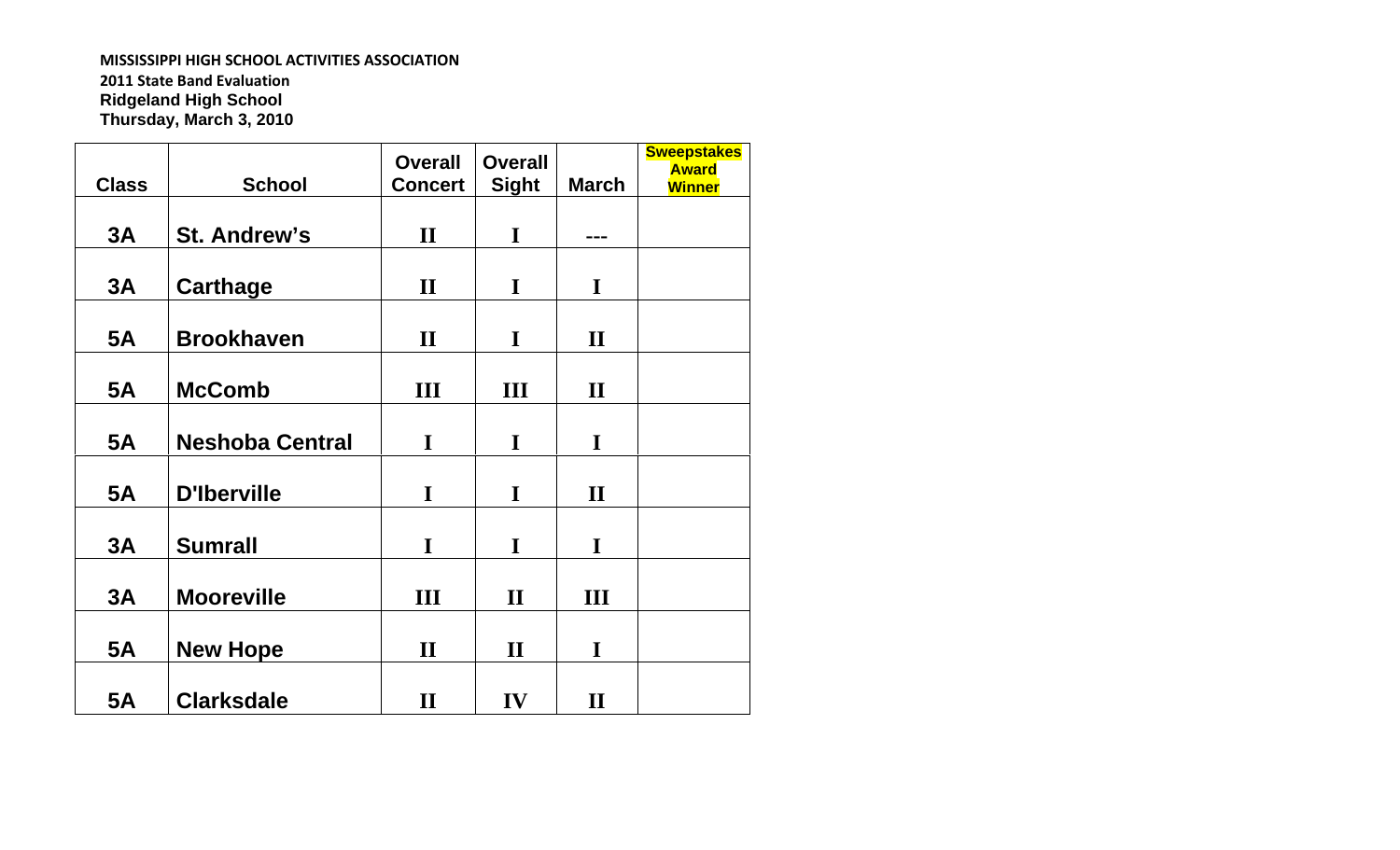**Ridgeland High School Thursday, March 3, 2010**

| <b>Class</b> | <b>School</b>     | <b>Overall</b><br><b>Concert</b> | <b>Overall</b><br><b>Sight</b> | <b>March</b> | <b>Sweepstakes</b><br><b>Award</b><br><b>Winner</b> |
|--------------|-------------------|----------------------------------|--------------------------------|--------------|-----------------------------------------------------|
| <b>5A</b>    | <b>Hernando</b>   | I                                | I                              | I            | YES                                                 |
| <b>5A</b>    | <b>Saltillo</b>   | $\mathbf{I}$                     | I                              | $\mathbf H$  |                                                     |
| <b>5A</b>    | <b>Oxford</b>     | I                                | T                              | T            | YES                                                 |
| 3A           | <b>Hazlehurst</b> |                                  | IV                             | III          |                                                     |
| <b>5A</b>    | <b>Long Beach</b> | $\mathbf{I}$                     |                                |              |                                                     |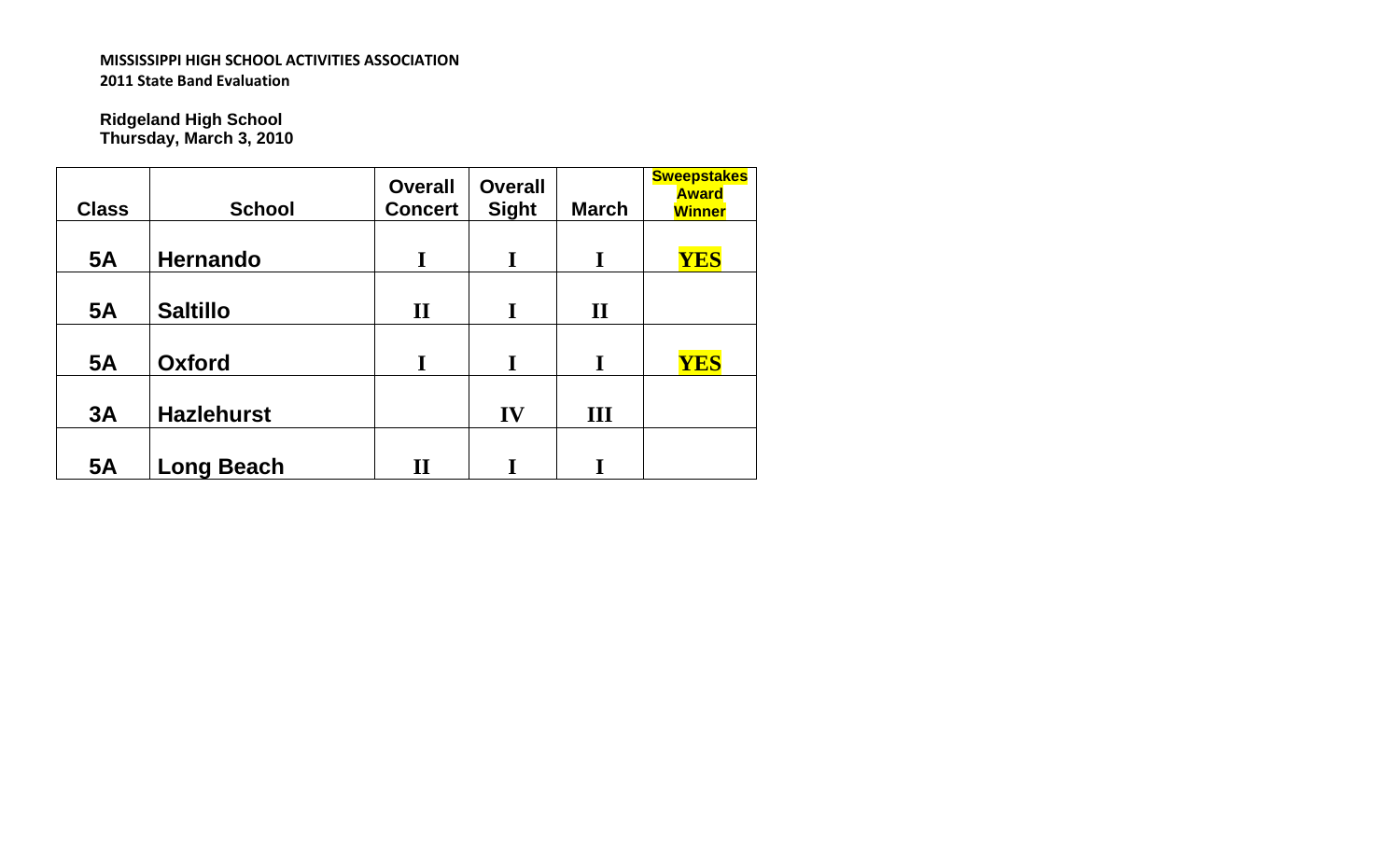**Ridgeland High School Tuesday, March 1, 2011**

| <b>Class</b> | <b>School</b>           | <b>Concert</b><br>Judge 1 | <b>Concert</b><br>Judge 2 | <b>Concert</b><br>Judge 3 | <b>Overall</b><br><b>Concert</b> | <b>Sight</b><br>Read 1 | <b>Sight</b><br><b>Read 2</b> | <b>Sight</b><br><b>Read 3</b> | <b>Overall</b><br><b>Sight</b> | <b>March</b> | <b>Sweepstakes</b><br><b>Award</b><br><b>Winner</b> |
|--------------|-------------------------|---------------------------|---------------------------|---------------------------|----------------------------------|------------------------|-------------------------------|-------------------------------|--------------------------------|--------------|-----------------------------------------------------|
|              |                         |                           |                           |                           |                                  |                        |                               |                               |                                |              |                                                     |
| 2A           | <b>Scott Central</b>    | IV                        | IV                        | IV                        | IV                               | $\mathbf{I}$           | $\mathbf{I}$                  | $\mathbf{I}$                  | $\mathbf{I}$                   | $\sim$ $-$   |                                                     |
|              |                         |                           |                           |                           |                                  |                        |                               |                               |                                |              |                                                     |
| 2A           | Lake                    | $\mathbf{I}$              | $\mathbf{I}$              | $\mathbf{I}$              | $\mathbf{I}$                     | $\mathbf{I}$           | $\mathbf{I}$                  | $\mathbf{I}$                  | $\mathbf{I}$                   | $\mathbf I$  |                                                     |
|              |                         |                           |                           |                           |                                  |                        |                               |                               |                                |              |                                                     |
| 2A           | Wesson                  | I                         | $\mathbf{I}$              | $\mathbf{I}$              | $\mathbf{I}$                     | $\mathbf{I}$           | $\mathbf I$                   | I                             | I                              | $\mathbf{I}$ |                                                     |
|              |                         |                           |                           |                           |                                  |                        |                               |                               |                                |              |                                                     |
| 2A           | <b>Taylorsville</b>     | IV                        | IV                        | IV                        | IV                               | III                    | III                           | III                           | III                            | $\mathbf{I}$ |                                                     |
|              |                         |                           |                           |                           |                                  |                        |                               |                               |                                |              |                                                     |
| 2A           | <b>Enterprise</b>       | $\mathbf I$               | $\mathbf I$               | $\mathbf I$               | $\mathbf I$                      | $\mathbf I$            | $\mathbf I$                   | $\mathbf I$                   | $\mathbf I$                    | $\mathbf I$  | <b>YES</b>                                          |
|              |                         |                           |                           |                           |                                  |                        |                               |                               |                                |              |                                                     |
| 3A           | Philadelphia            | $\mathbf{I}$              | $\mathbf{I}$              | $\mathbf{I}$              | $\mathbf{I}$                     | $\mathbf{I}$           | $\mathbf I$                   | $\mathbf{I}$                  | <b>IIII</b>                    | $\mathbf{I}$ |                                                     |
|              |                         |                           |                           |                           |                                  |                        |                               |                               |                                |              |                                                     |
| <b>3A II</b> | <b>Aberdeen Band II</b> | $\mathbf{I}$              | $\mathbf{I}$              | $\mathbf{I}$              | $\mathbf{I}$                     | $\mathbf I$            | $\mathbf I$                   | I                             | I                              | I            |                                                     |
|              |                         |                           |                           |                           |                                  |                        |                               |                               |                                |              |                                                     |
| 2A           | <b>Baldwyn</b>          | $\mathbf{I}$              | $\mathbf I$               | $\mathbf{I}$              | $\mathbf{I}$                     | IV                     | $\mathbf{III}$                | III                           | III                            | I            |                                                     |
|              |                         |                           |                           |                           |                                  |                        |                               |                               |                                |              |                                                     |
| <b>4A/2A</b> | <b>Pass Christian</b>   | $\mathbf I$               | I                         | $\mathbf I$               | $\mathbf I$                      | $\mathbf{I}$           | $\mathbf{I}$                  | $\mathbf{I}$                  | $\mathbf{I}$                   | $\mathbf I$  |                                                     |
|              |                         |                           |                           |                           |                                  |                        |                               |                               |                                |              |                                                     |
| 2A           | <b>Stringer</b>         | $\mathbf{I}$              | $\mathbf{I}$              | $\mathbf{I}$              | $\mathbf{I}$                     | III                    | III                           | III                           | Ш                              | $\mathbf{I}$ |                                                     |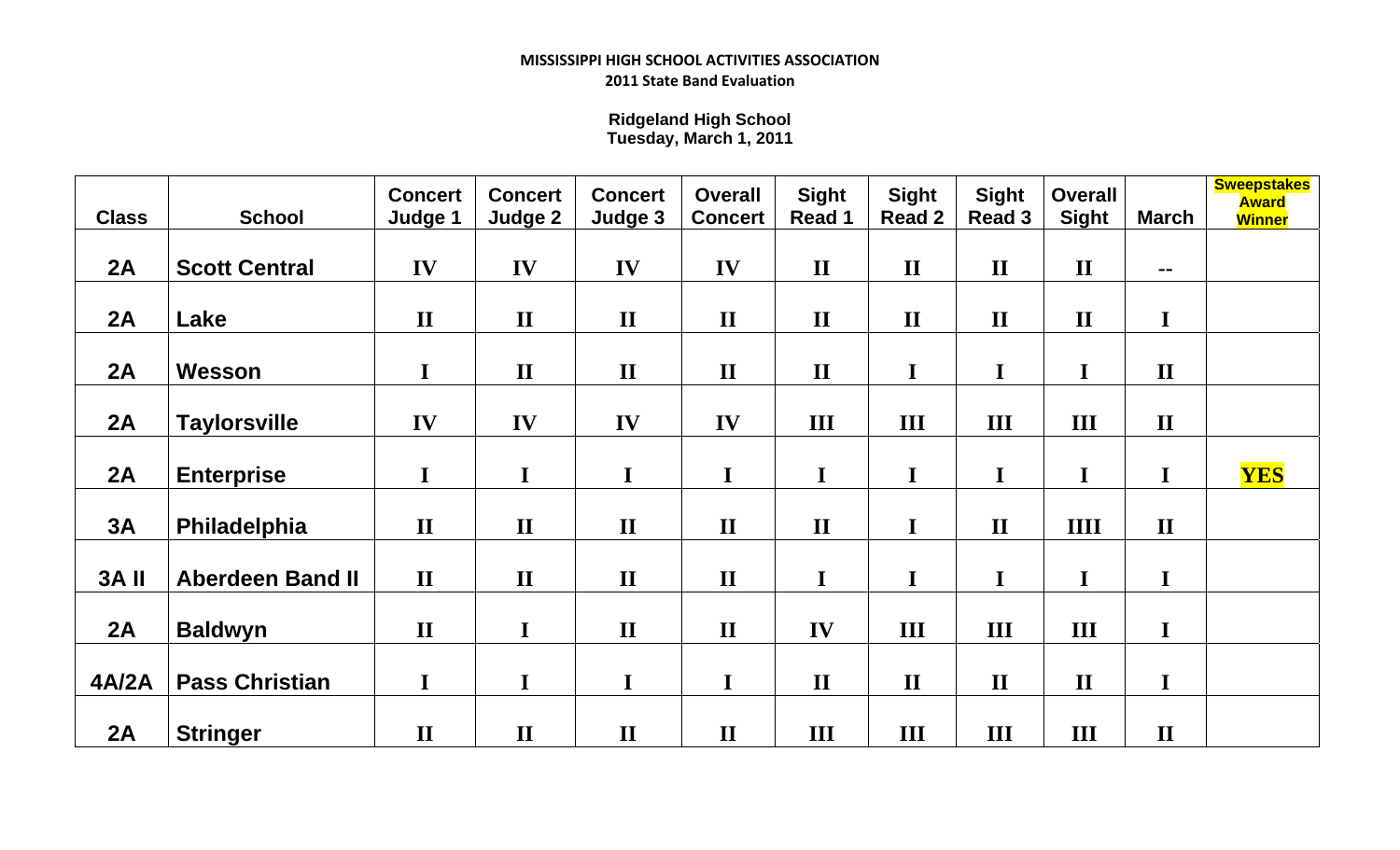# **Ridgeland High School Tuesday, March 1, 2011**

| <b>Class</b> | <b>School</b>         | <b>Concert</b><br>Judge 1 | <b>Concert</b><br>Judge 2 | <b>Concert</b><br>Judge 3 | <b>Overall</b><br><b>Concert</b> | <b>Sight</b><br>Read 1 | <b>Sight</b><br><b>Read 2</b> | <b>Sight</b><br><b>Read 3</b> | <b>Overall</b><br><b>Sight</b> | <b>March</b>           | <b>Sweepstakes</b><br><b>Award</b><br><b>Winner</b> |
|--------------|-----------------------|---------------------------|---------------------------|---------------------------|----------------------------------|------------------------|-------------------------------|-------------------------------|--------------------------------|------------------------|-----------------------------------------------------|
| 2A           | J.Z. George           | $\mathbf{I}$              | $\mathbf{I}$              | $\mathbf{I}$              | $\mathbf{I}$                     | $\mathbf{I}$           | $\mathbf{I}$                  | $\mathbf{I}$                  | $\mathbf{I}$                   | $\sim$ $\sim$          |                                                     |
| 3A           | Aberdeen              |                           |                           |                           |                                  |                        |                               |                               |                                |                        | <b>YES</b>                                          |
| 3A           | <b>South Pontotoc</b> | $\mathbf{I}$              | $\mathbf{I}$              | $\mathbf{I}$              | $\mathbf{I}$                     |                        |                               |                               |                                | $\mathbf{I}$           |                                                     |
| 3A           | <b>Kossuth</b>        | $\mathbf{I}$              | $\mathbf{I}$              | $\mathbf{I}$              | $\mathbf{I}$                     |                        |                               |                               |                                |                        |                                                     |
| 2A           | <b>Loyd Star</b>      | III                       | $\mathbf{I}$              | $\mathbf{I}$              | $\mathbf{I}\mathbf{I}$           |                        |                               |                               |                                | $\mathbf{I}\mathbf{I}$ |                                                     |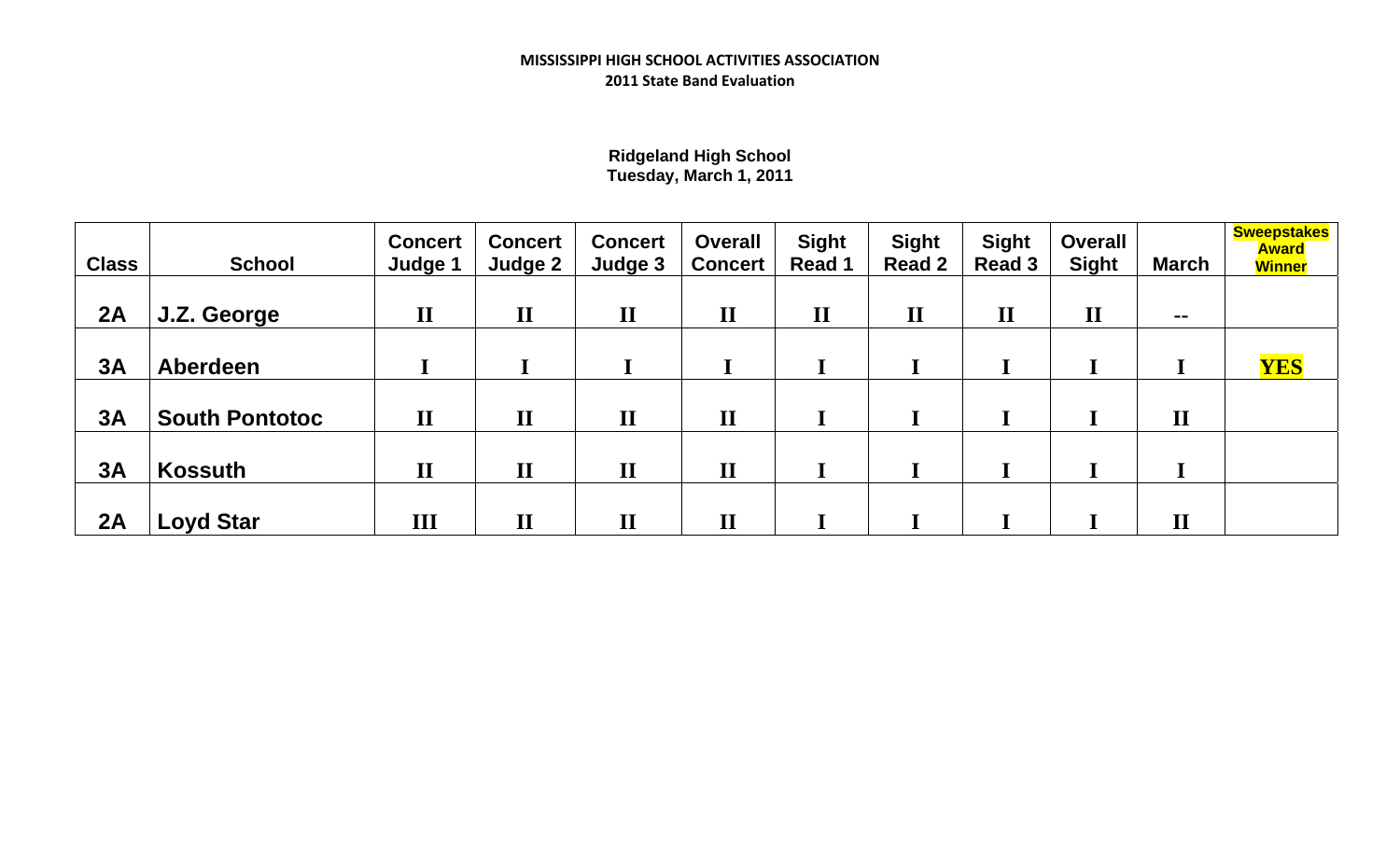## **MISSISSIPPI HIGH SCHOOL ACTIVITIES ASSOCIATION 2011 State Band Evaluation Ridgeland High School Wednesday, March 2, 2010**

| <b>Class</b> | <b>School</b>           | <b>Concert</b><br>Judge 1 | <b>Concert</b><br>Judge 2 | <b>Concert</b><br>Judge 3 | <b>Overall</b><br><b>Concert</b> | <b>Sight</b><br>Read 1 | <b>Sight</b><br><b>Read 2</b> | <b>Sight</b><br>Read 3 | <b>Overall</b><br><b>Sight</b> | <b>March</b> | <b>Sweepstakes</b><br><b>Award</b><br><b>Winner</b> |
|--------------|-------------------------|---------------------------|---------------------------|---------------------------|----------------------------------|------------------------|-------------------------------|------------------------|--------------------------------|--------------|-----------------------------------------------------|
| 3A           | <b>Bailey Magnet</b>    | $\mathbf{I}$              | $\mathbf I$               | $\mathbf{I}$              | $\mathbf{I}$                     | IV                     | IV                            | IV                     | IV                             | III          |                                                     |
| 3A           | <b>Morton</b>           | $\mathbf{I}$              | $\mathbf{I}$              | $\mathbf I$               | $\mathbf{I}$                     | $\mathbf I$            | $\mathbf I$                   | $\mathbf I$            | $\mathbf I$                    | $\mathbf I$  |                                                     |
| 3A           | <b>Forest</b>           | $\mathbf{I}$              | $\mathbf{I}$              | $\mathbf{I}$              | $\mathbf{I}$                     | $\mathbf{I}$           | $\mathbf{I}$                  | $\mathbf{I}$           | $\mathbf{I}$                   | $\mathbf{I}$ |                                                     |
| 3A           | <b>Clarkdale</b>        | <b>DNA</b>                |                           |                           |                                  |                        |                               |                        |                                |              |                                                     |
| 3A           | <b>Choctaw Central</b>  | <b>COMM</b>               | <b>ENTS</b>               |                           |                                  | <b>COMM ENTS</b>       |                               |                        |                                |              |                                                     |
| 3A           | <b>SE Lauderdale</b>    | $\mathbf I$               | $\mathbf I$               | $\mathbf I$               | $\mathbf I$                      | $\mathbf I$            | $\mathbf I$                   | I                      | $\mathbf I$                    | $\mathbf I$  | <b>YES</b>                                          |
| 3A           | <b>Booneville</b>       | $\mathbf I$               | $\mathbf{I}$              | $\mathbf{I}$              | $\mathbf{I}$                     | $\mathbf I$            | $\mathbf I$                   | I                      | I                              | $\mathbf I$  |                                                     |
| <b>5A II</b> | <b>Saltillo Band II</b> | $\mathbf I$               | I                         | $\mathbf{I}$              | $\mathbf I$                      | $\mathbf I$            | $\mathbf I$                   | I                      | I                              | I            |                                                     |
|              | <b>Warren Central</b>   |                           |                           |                           |                                  |                        |                               |                        |                                |              |                                                     |
| 6A II        | <b>Band II</b>          | $\mathbf{I}$              | $\mathbf{I}$              | $\mathbf{I}$              | $\mathbf{I}$                     | $\mathbf I$            | $\mathbf I$                   | I                      | $\mathbf I$                    | $\mathbf I$  |                                                     |
| 5A/3A        | <b>West Jones</b>       | $\mathbf I$               | I                         | $\mathbf I$               | $\mathbf I$                      | $\mathbf I$            | $\mathbf I$                   | I                      | $\mathbf I$                    | $\mathbf{I}$ |                                                     |